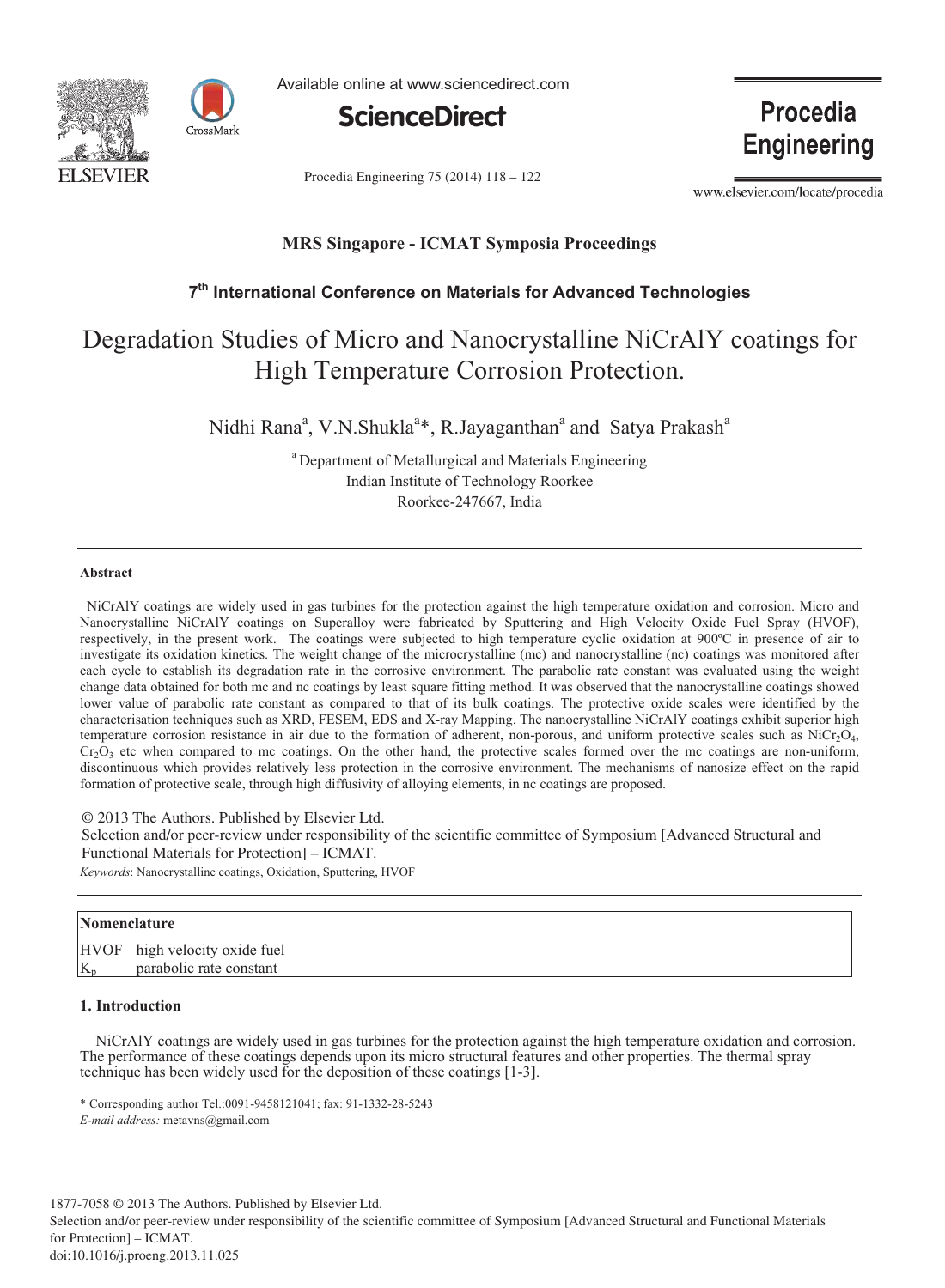It can produce bulk coatings with lesser time and is cost-effective. However, density and oxide contents are the major concern which limits the use of thermal spray coatings.

Sputtering deposition is a physical vapour deposition technique (PVD), which can produce dense and pure coatings along with excellent bonding strength. The beneficial features of PVD are high coating density, high adhesion strength, formation of multi-component layers, and low substrate temperature [4].The other major difference between these two techniques is the ability to form nanocrystalline grains in the coatings. The sputtering techniques can produce nannocrystalline coatings with grain size upto 10 nm. However, the production of nanocoatings with the help of thermal spray techniques is still a challenge. The effect of the nanosize on the oxidation behaviour of the coatings has been studied by Chen *et al.* [5]. They observed that the nanocrystallization of the Ni based coatings leads to the formation of the uniform and adherent  $AI_2O_3$ oxide layer, which provide desired protection. On the other hand, the corresponding mc coatings exhibit non uniform  $A<sub>1</sub>O<sub>3</sub>$ oxides layer. The other advantage of the nc coatings has been explained by Chen & Lau *et al.* [6] in which they have showed that the minimum amount of the Al required to produce the protective oxide layer get lowered in nc coatings.

 The nature of thermal spray coatings and the Sputtered coatings are different and therefore their performances also vary. The present manuscript deals with the comparison of the two types of the coatings such as mc and nc deposited by HVOF process and sputtering technique (nc), respectively. The microstructural features and their high temperature oxidation resistance have been also compared.

#### **2. Experimental**

#### *2.1. Coating Deposition by HVOF*

 The NiCrAlY coatings were deposited on superni76 substrate by using commercially available NiCrAlY coatings. The detailed parameters of the deposition have been already described in earlier work [7].

#### *2.2. Sputtered deposition*

 The sputtered coating has been also deposited on the superni 76 substrate by using DC-sputtering technique. The target (spherical with 2 inch dia) which was used in this process for the deposition was prepared by using following steps

- 1. The conventional available NiCrAlY powder was milled for 6 hrs to get some deviation from the complete spherical particle size.
- 2. The powder was then mixed with binder (PVA) uniformly.
- 3. This powder was compacted at 35 ton load in a die of desired dimension.
- 4. The green compact was sintered at  $1100^{\circ}$ C in Ar atmosphere for 3hrs.

This sintered target was used in DC sputtering unit for the deposition of the NiCrAlY coatings

# **Table1: parameters used during the DC sputtering process of depositing NiCrAlY coatings.**

| <b>Pressure</b> | <b>Temperature</b> | Voltage | <b>Current</b> | <b>Time</b> |
|-----------------|--------------------|---------|----------------|-------------|
| $10^{-4}$ Torr  | $250^{\circ}$ C    | 300V    | 200mA          | 30 minutes  |

#### *2.3 Cyclic Oxidation Tests*

.

Cyclic oxidation studies were performed in air environment at  $90C$  for 50 Cycles (1 h heating followed by cooling). The specimens were subjected to weight change measurements at the end of each cycle with the help of electronic balance Model CB-120 (Contech, India) having a sensitivity of 0.01 mg. The spalled scale if any was also included during the weight change measurements. The Kp value for the oxidation process was then calculated by using least square fit method.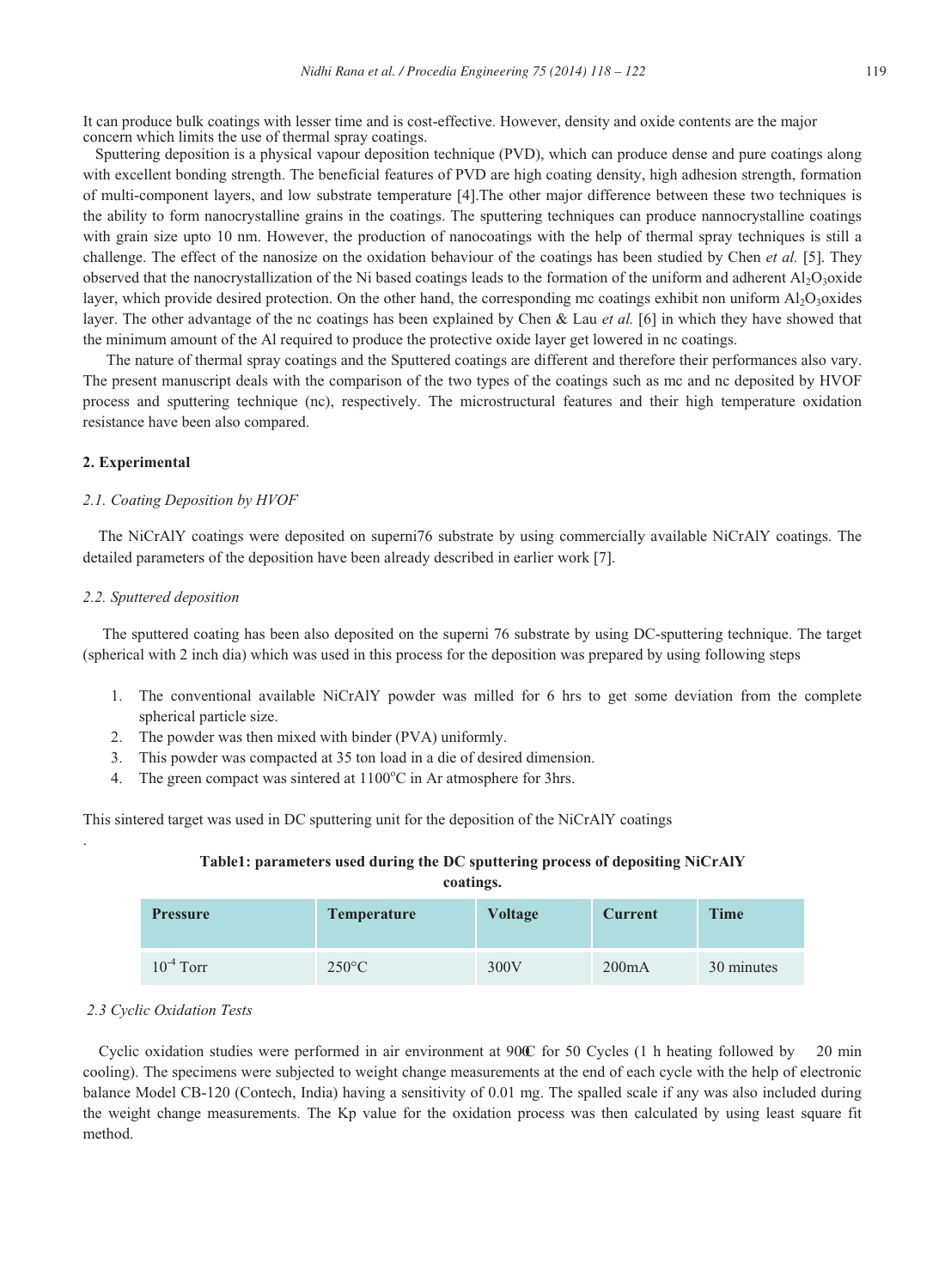## *2.4 Characterisation Techniques*

 The oxidation products of the coated samples were analysed by using the X-ray Diffraction (Bruker AXS D-8Advance Diffractometer with Cu K $\alpha$  radiation), FESEM with attachment of EDS (FEI company, Quanta 200F). The BSEI was used to analyse the cross-sections of the corroded samples.

# **3. Result and Discussion**

## *3.1 Characterisation of as received coatings*

 The surface morphologies of the nc and mc coatings differs significantly due to the differences in the methods of deposition. The HVOF sprayed coatings showed the presence of unmelted and semimelted particles on the surface (Fig.2 (a)). However, the sputtered deposited coatings showed very smooth surface as shown in Fig.1 (a). Due to presence of the nanograins, the morphology of the sputtered coatings was visible only at very high magnification by using AFM as shown in Fig.3. The average grain size calculated by AFM analysis comes out to be 40 nm. The cross section images of the both coatings shows that the nc coatings are denser and free of any types of inclusion or oxide formation as compared to the mc coatings (Fig. 1(b) & 2(b). The presence of some amount of oxygen in case of nc coatings was due to the oxides formed on the surface of the target during sintering process.



Fig.1: FESEM images of the (a) Surface (b) Cross section of the Sputtered nc NiCrAlY coatings.



Fig. 2: FESEM images of the (a) Surface (b) Cross section of the HVOF sprayed mc NiCrAlY coatings**.**

The XRD pattern of the nc and mc coatings showed that the mc coatings exhibited the two phase structure  $(\gamma/\gamma \cdot \& \beta)$  of the starting powder. However, the nc coatings showed the presence of the only  $\gamma/\gamma'$  phase. The absence of the  $\beta$  phase may be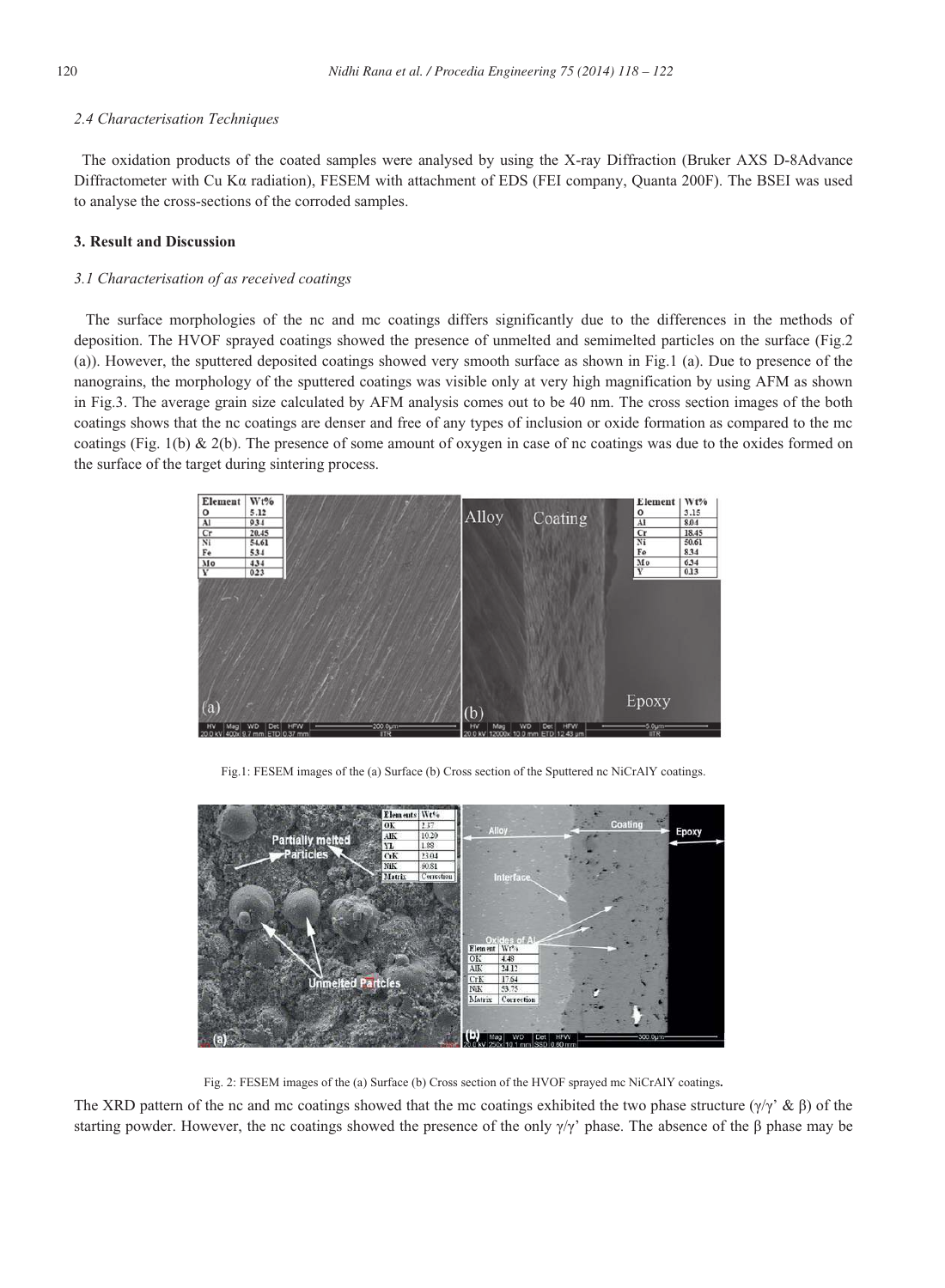attribute to the transformation of the  $\beta$ -Ni $\lambda$ l phase to  $\gamma$ '-Ni<sub>3</sub>Al and  $\gamma$ -Ni phase because of the diffusion and the formation of

 $A<sub>1</sub>Q<sub>3</sub>$  during sintering process. Such type of transformation has been also observed by Li et al. in their study [8].

Figure 3: AFM image of the Sputtered nc NiCrAlY coating. Figure 4: XRD pattern of the nc and mc coatings.



#### *3.2 Analysis of the oxidized samples*

# *3.2.1 Weight Change Analysis*

The weight change of the mc and nc coatings is shown in Fig.5. It is clear from the figure that nc exhibited lesser weight change as compared to mc coatings. The Kp values of both coatings are shown in Fig.3. The  $K_p$  value of mc coatings was found to be  $\sim$ 4 times of the nc coatings. However, both coatings followed the parabolic rate law of oxidation, after initial fast gain in the weight.



coatings up to 50 cycles in air. cycles of oxidation in air at 900°C.

## *3.2.2 Phase identification*

XRD pattern of the oxidized coatings is shown in Fig.6. The oxides formed on the mc coatings are  $Al_2O_3$ , NiCr<sub>2</sub>O<sub>4</sub> and very small amount of  $Cr_2O_3$ . On the other hand, the oxides formed on the nc coatings are mainly NiO,  $Cr_2O_3$ , and spinels. The absence of the Al<sub>2</sub>O<sub>3</sub> in case of nc coatings may be attributed to the absence of the  $\beta$  phase in the nc coating. The  $\beta$ phase is considered as Al-reservoir of the NiCrAlY coating. The absence of  $\beta$  phase led to the absence of the Al<sub>2</sub>O<sub>3</sub> in the